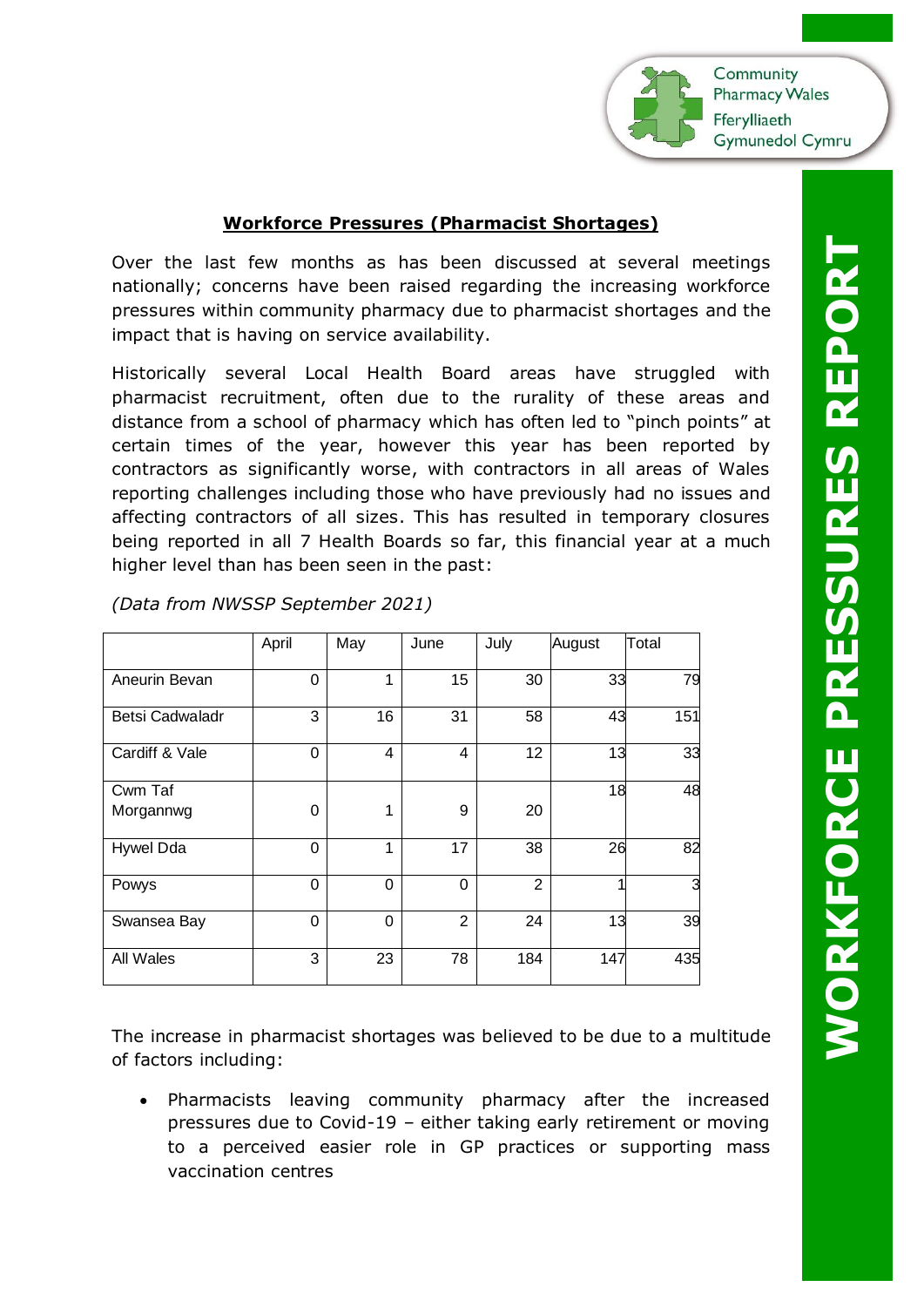- Brexit effect
- Annual Leave the summer is always a "pinch point" of increased leave being taken compounded this year by holiday being carried forward from the pandemic when pharmacists cancelled leave to support an increase in service demand.

Data was requested from GPhC and is included below, despite the increasing roles outside of secondary care and community pharmacy the number of pharmacists registered with a Welsh Address has remained static:

|                         | <b>Total number</b> |
|-------------------------|---------------------|
| <b>End of financial</b> | οf                  |
| vear                    | pharmacists         |
| 2018/2019               | 2533                |
| 2019/2020               | 2583                |
| 2020/2021               | 2535                |

Data was also requested in respect of the number of pharmacists included in the above figures who qualified outside of the UK to see if there was any potential Brexit effect:

|                         | <b>Registration route</b> |            |      |            |              |  |  |  |  |
|-------------------------|---------------------------|------------|------|------------|--------------|--|--|--|--|
| <b>End of financial</b> |                           | <b>Not</b> |      |            |              |  |  |  |  |
| vear                    | EU/EEA                    | Non-EU/EEA | UK   | identified | <b>Total</b> |  |  |  |  |
| 2018/2019               | 78                        | 34         | 2417 | 4          | 2533         |  |  |  |  |
| 2019/2020               | 74                        | 34         | 2472 | 3          | 2583         |  |  |  |  |
| 2020/2021               | 72                        | 31         | 2429 | 3          | 2535         |  |  |  |  |

The number of pharmacists with an address in Wales that registered from outside of the UK has slightly decreased for 2020/21 for both EU and non-EU registrations.

Schools of pharmacy data was also requested to support the wider picture and to understand numbers entering the profession. Prior to the pandemic the numbers of students accessing pharmacy courses had decreased with places at the School of Pharmacy at Cardiff University being available on clearing for the first time in 2019. However Cardiff University have confirmed that due to the way that A-Levels were awarded in both 2020 and 2021 that they have been over-subscribed for the course and have taken 160 students for the 2021 course. The School of Pharmacy at Swansea University also has its first intake in 2021, they had initially planned to take 40 students in their first year but again, for the same reasons as Cardiff, were over-subscribed and have confirmed places to 60 students.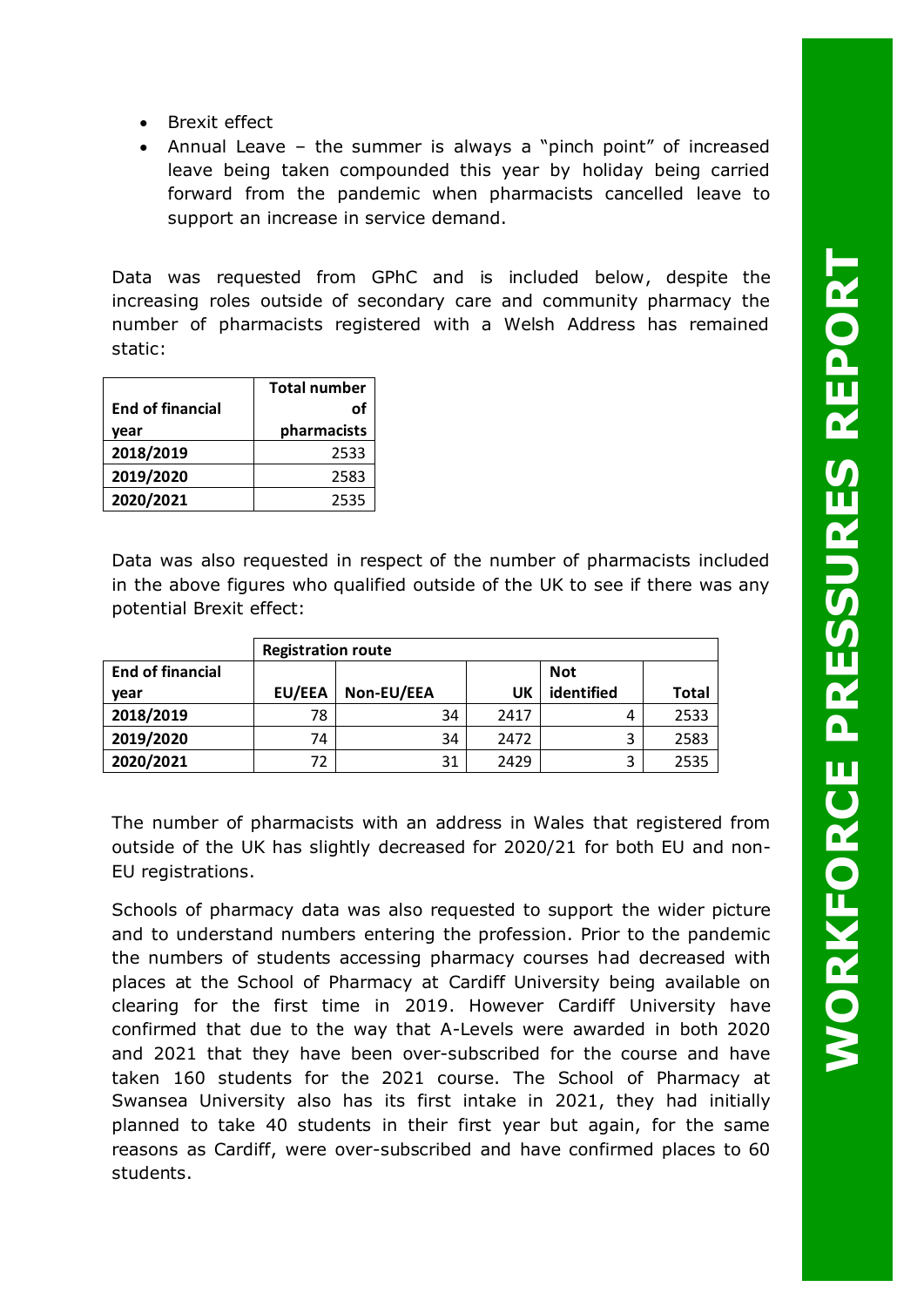The only Workforce data that has previously been collected within community pharmacy was the HEIW Workforce survey carried out early in 2019 and this data captured details of vacancies at that point in time with the vacancy rate for pharmacists being between 2-19% (at LHB level) at that point. The following information is taken directly from that report:

There were 55 FTE pharmacist vacancies reported. The pharmacist vacancy rate (FTE vacancies as a percentage of total pharmacist posts plus FTE vacancies) ranges from 2% in Cwm Taf to 19% in Powys.



The higher-than-average vacancy rates for pharmacists in Powys and Betsi Cadwaladr may explain the higher-than-average numbers of self-employed pharmacists reported in those Health Boards. More respondents (n=699) in Powys, Hywel Dda and Betsi Cadwaladr reported difficulty in filling vacancies compared to other Health Boards. This may correspond to rurality in the Health Boards with fewer centres of higher population.

Following the concerns raised by contractors across Wales and also by LHB community pharmacy leads in relation to the number of temporary closures being experienced across Wales, CPW carried out a survey across community pharmacy contractors during August 2021, to attempt to quantify the size of the issue and understand the issues causing them and the current vacancy levels.

Over 100 responses were received with responses for over 85% of the network with contractors across all 7 Health Boards represented: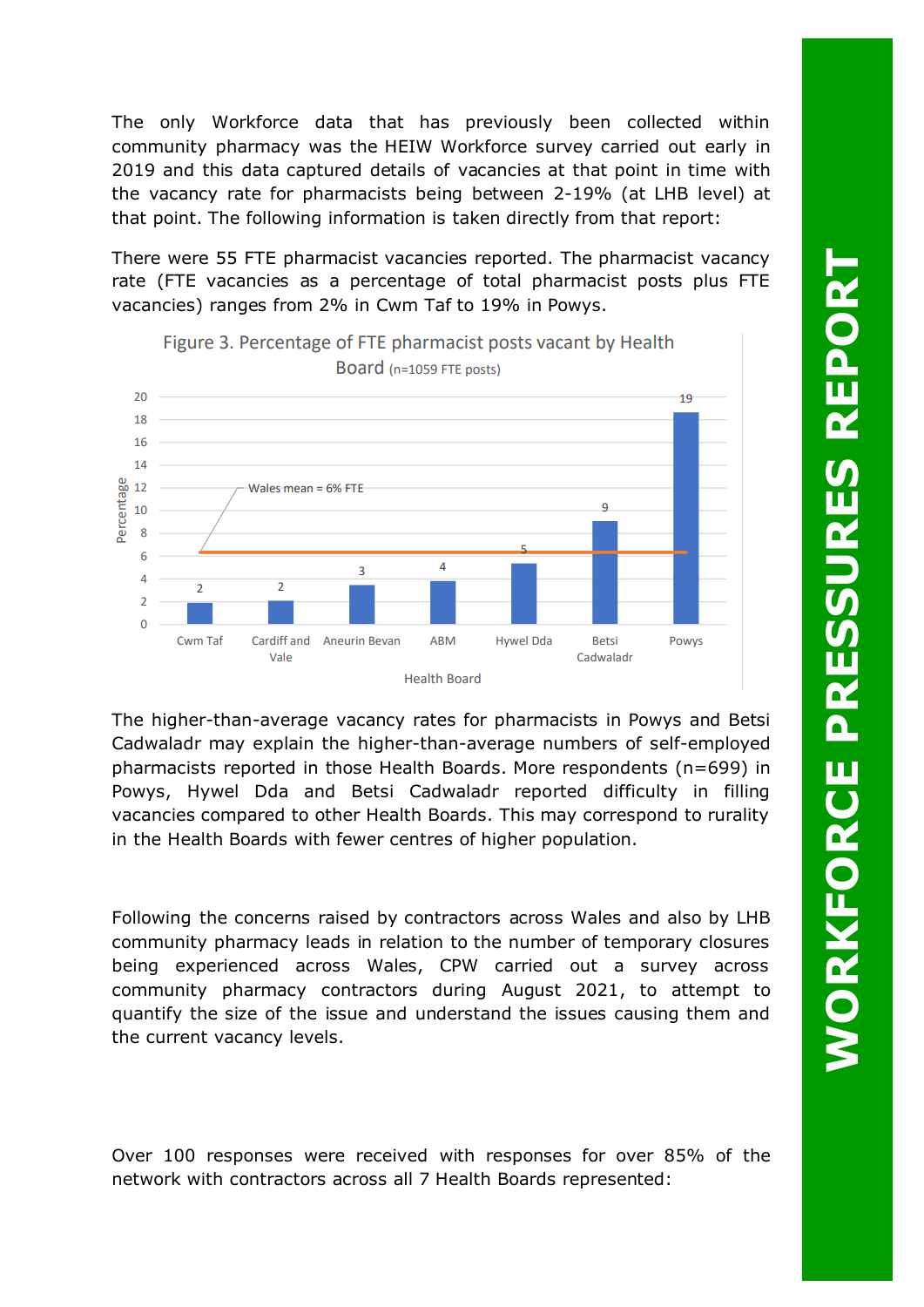

Contractors were asked to provide information in relation to pharmacist shortages at a Health Board level so that this information could be collated and shared with the relevant Health Board for local discussions as well as at national meetings.

Overview of results from the questions asked:

|     |                | ABUHB   BCUHB   CTMUHB   CVUHB   HDUHB   PTHB |     |                          | <b>SBUHB</b> |
|-----|----------------|-----------------------------------------------|-----|--------------------------|--------------|
| Yes |                | 82.9% 77.4% 73.1% 75%                         |     | $ 86.3\% 87.5\% 88.2\%$  |              |
| No  | $17.1\%$ 22.6% | 26.9%                                         | 25% | $10.7\%$   12.5%   11.8% |              |

• Are you currently experiencing challenges with pharmacist cover?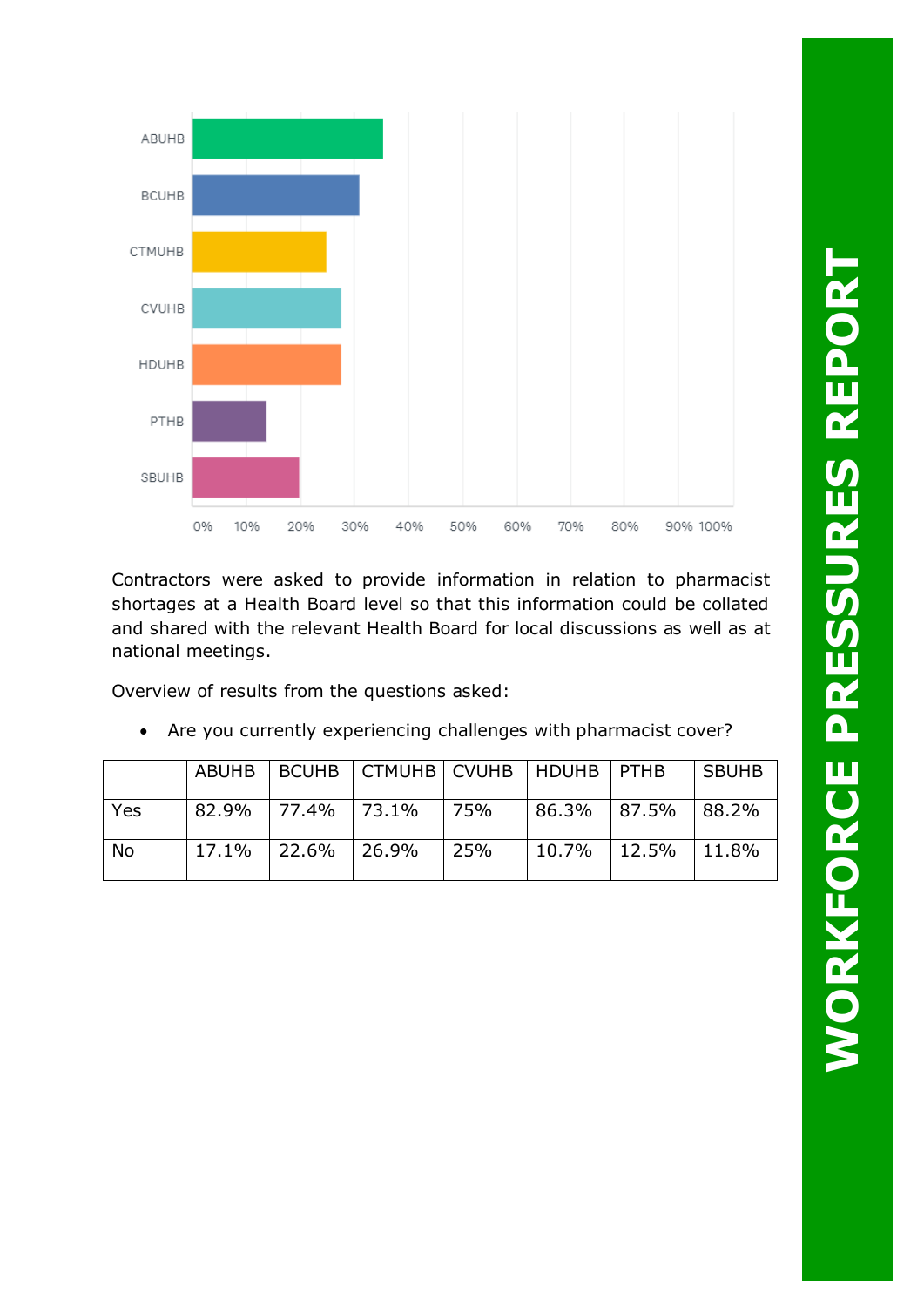Over 70% of the contractors who responded stated that they were experiencing challenges obtaining pharmacist cover.

|                                          | <b>ABUHB</b> | <b>BCUHB</b> | <b>CTMUHB</b> | <b>CVUHB</b> | <b>HDUHB</b> | <b>PTHB</b> | <b>SBUHB</b> |
|------------------------------------------|--------------|--------------|---------------|--------------|--------------|-------------|--------------|
| Normal<br>holiday<br>cover               | 79.4%        | 82.1%        | 88%           | 87.5%        | 80.8%        | 66.7%       | 82.4%        |
| Holiday<br>carried<br>over<br>(pandemic) | 47.1%        | 21.4%        | 32%           | 33.3%        | 26.9%        | 25%         | 17.7%        |
| off<br>Day<br>cover                      | 55.9%        | 53.4%        | 56%           | 62.5%        | 50%          | 41.7%       | 47.1%        |
| Short-term<br>sickness                   | 38.2%        | 50%          | 40%           | 41.7%        | 23.1%        | 16.7%       | 47.1%        |
| Long-term<br>sickness                    | 14.7%        | 7.1%         | 8%            | 12.5%        | 15.4%        | 16.7%       | 11.8%        |
| Maternity/<br>Paternity                  | 23.5%        | 17.9%        | 32%           | 25%          | 23.1%        | 16.7%       | 23.5%        |
| Vacancy                                  | 29.4%        | 35.7%        | 28%           | 25%          | 19.2%        | 50%         | 23.5%        |
| Training<br>Courses                      | 14.7%        | 17.9%        | 20%           | 16.7%        | 23.1%        | 25%         | 17.7%        |
| Other                                    | 11.8%        | 3.6%         | 0%            | 12.5%        | 7.7%         | 0%          | 11.8%        |

• What are the reasons for the need for cover (select all that apply)?

Other reasons:

- Backfill for covid vaccination clinics
- Increased workload due to pharmacist shortages at neighbouring pharmacy
- Covid related
- Newly qualified didn't pass exam
- Emergencies family member illness etc
- Operation
	- Hospital Appointments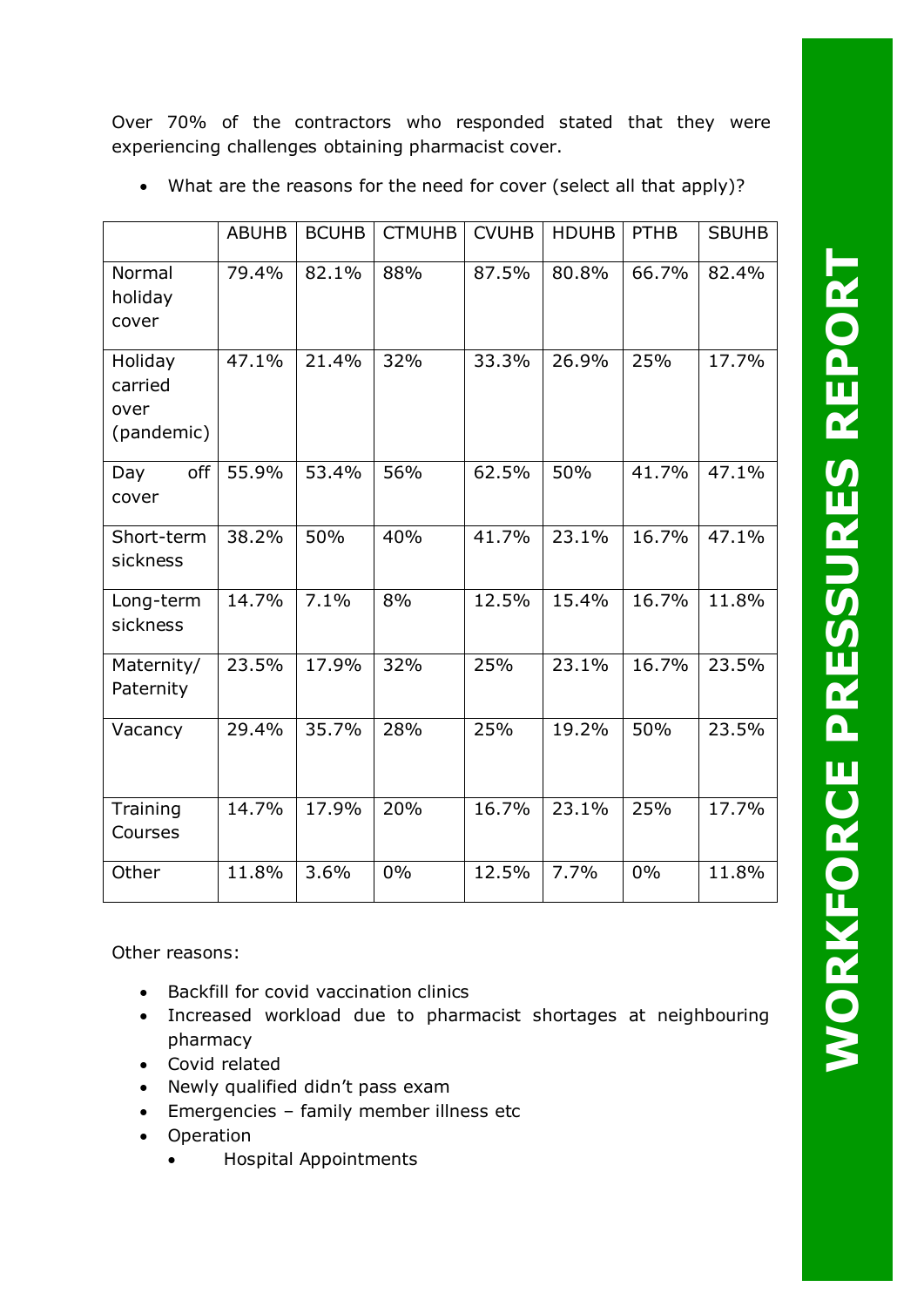• Short-term sickness included those who had been told to isolate by TTP and Covid-related absence.

|                   | <b>ABUHB</b> | <b>BCUHB</b> | <b>CTMUHB</b> | <b>CVUHB</b> | <b>HDUHB</b> | <b>PTHB</b> | <b>SBUHB</b> |
|-------------------|--------------|--------------|---------------|--------------|--------------|-------------|--------------|
| Yes<br>worse      | 82.9%        | 76.7%        | 72%           | 78.6%        | 88.9%        | 84.6%       | 82.4%        |
| No<br>same        | 17.1%        | 23.3%        | 28%           | 21.4%        | 3.7%         | 15.4%       | 17.7%        |
| No<br>-<br>better | 0%           | $0\%$        | 0%            | 0%           | 7.4%         | $0\%$       | $0\%$        |

• Are the challenges worse than in previous years?

Over 70% of respondents in each LHB area felt that the situation was worse than in previous years, with the majority of the remaining respondents feeling that it was the same. Only 2 responses to the survey stated that there had been an improvement in obtaining pharmacy cover than in previous years. Despite the issues reported the majority of pharmacies had not had to submit a temporary closure to the LHB, from the additional responses given this appears to be mainly due to goodwill that more pharmacies have not needed to close.

|                           | <b>ABUHB</b> | <b>BCUHB</b> | CTMUHB   CVUHB |       | <b>HDUHB</b> | <b>PTHB</b> | <b>SBUHB</b> |
|---------------------------|--------------|--------------|----------------|-------|--------------|-------------|--------------|
| Yes                       | 57.1%        | 48.4%        | 33.3%          | 28.6% | 25.9%        | 46.1%       | 41.2%        |
| <b>No</b>                 | 42.9%        | 51.6%        | 66.7%          | 71.4% | 74.1%        | 53.9%       | 58.8%        |
| Number<br>οf<br>vacancies | 26           | 41           | 30             | 22    | 13           | 11          | 14           |

• Do you have any current vacancies for pharmacists?

A large number of respondents stated that they currently had pharmacist vacancies, with 157 vacancies stated as required across Wales, it is not known whether the vacancies stated are all FTE, vacancies are spread across Wales with the highest number in North Wales.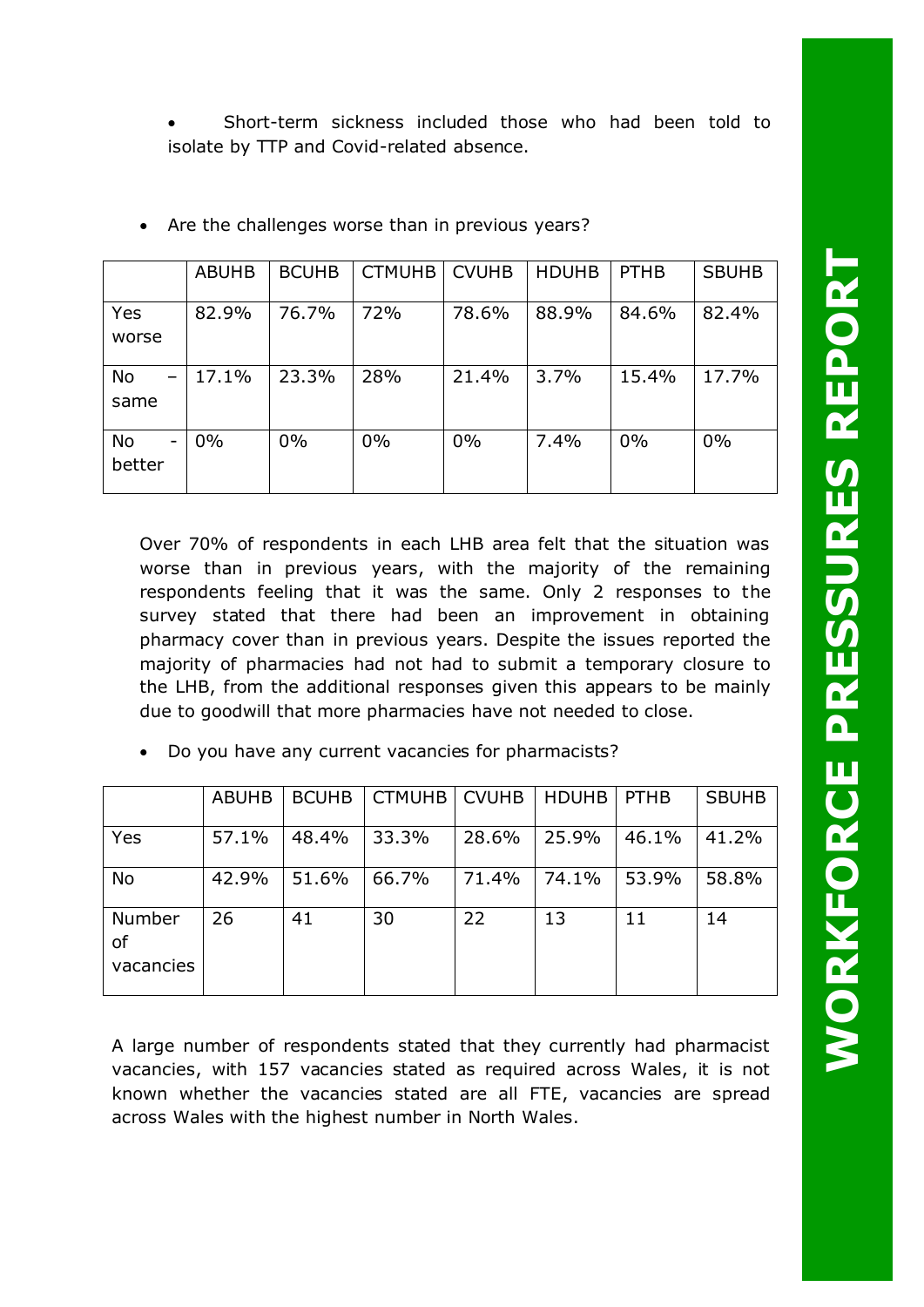In relation to the vacancies contractors were asked to state (if known) where pharmacists had moved to (selecting all that apply):

|                              | <b>ABUHB</b> | <b>BCUHB</b> | <b>CTMUHB</b> | <b>CVUHB</b> | <b>HDUHB</b> | <b>PTHB</b> | <b>SBUHB</b>   |
|------------------------------|--------------|--------------|---------------|--------------|--------------|-------------|----------------|
| Community<br>Pharmacy        | 50%          | 43.8%        | 80%           | 70%          | 63.6%        | 37.5%       | 85.7%          |
| Secondary<br>Care            | $0\%$        | 0%           | 0%            | 10%          | 9.1%         | 25%         | 14.3%          |
| GP practice                  | 44.4%        | 50%          | 40%           | 50%          | 18.2%        | 12.5%       | 42.9%          |
| Cluster                      | 11.1%        | 12.5%        | 20%           | 20%          | 9.1%         | 12.5%       | 14.3%          |
| Retiring                     | 16.7%        | 43.8%        | 20%           | 40%          | 36.4%        | 12.5%       | 42.9%          |
| Early<br>Retirement          | 0%           | 6.3%         | 20%           | 20%          | 0%           | 0%          | 0              |
| Leaving<br>the<br>profession | 16.7%        | 12.5%        | 30%           | 20%          | 9.1%         | 12.5%       | $\overline{0}$ |
| Other                        | 22.2%        | 12.5%        | 20%           | 10%          | 18.2%        | 12.5%       | $\overline{0}$ |

Other:

- Pandemic related
- Role in education
- Different role altogether
- Ill health
- Leaving Wales
- Temporary break

A large number of respondents reported pharmacists moving to GP practice, concern raised by contractors separately to CPW indicate that this is often those pharmacists who provide the highest number of services (including Independent Prescribing).

**WORKFORCE PRESSURES REPORT WORKFORCE PRESSURES REPORT**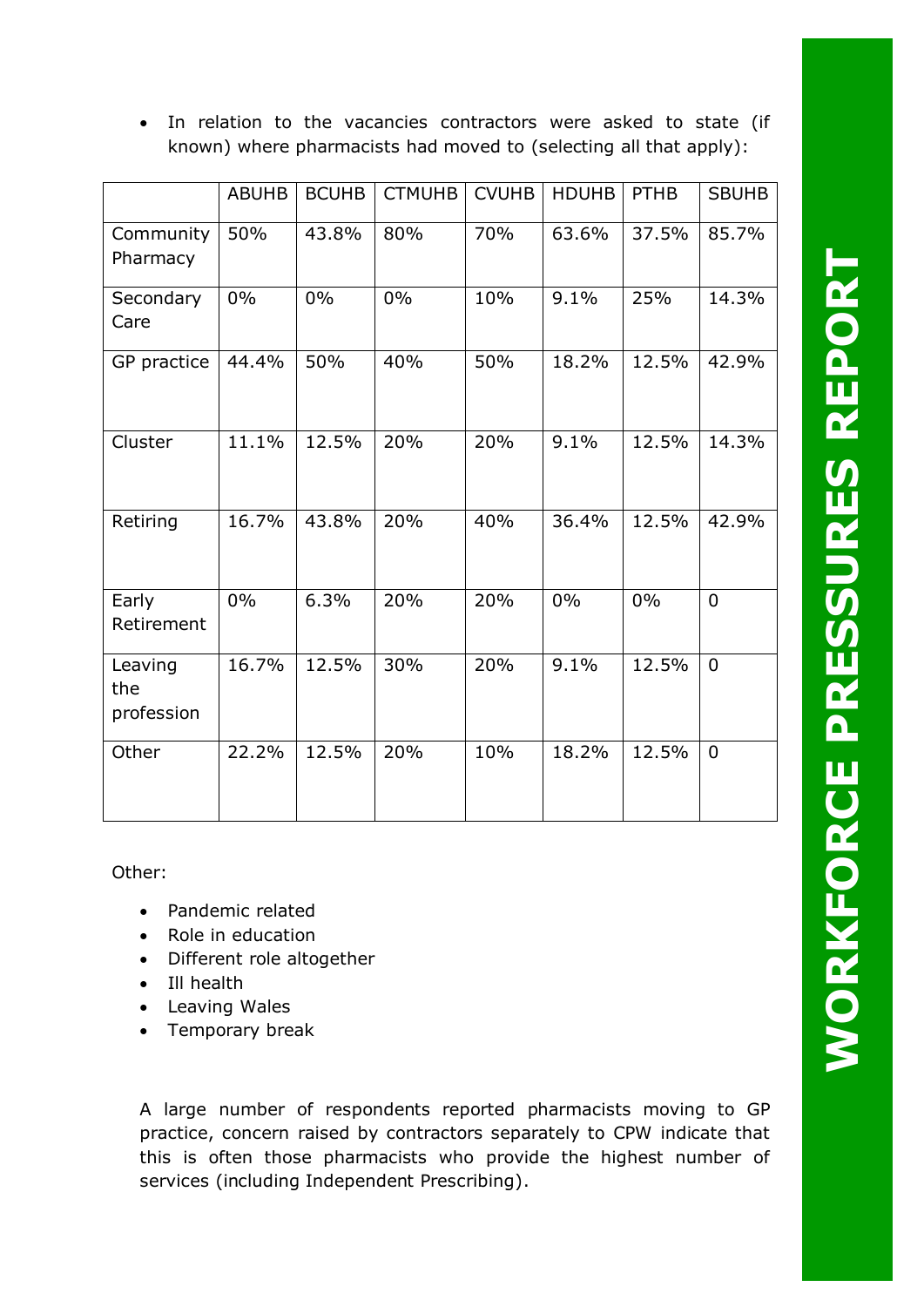Following the specific LHB questions, all contractors were then asked if they felt that the current workforce pressures were short-term and likely to resolve by September:



The vast majority of contractors believed that the workforce issues were more long-term than just relating to holiday cover.

Contractors were also asked for any additional comments that they wished to make, and these are included as Appendix 1.

Contractors are raising concerns that the current workforce shortage issues are making it challenging for contractors to engage fully with the contract in the way that they would like to do:

- Lack of locum availability has meant that pharmacists have not put themselves forward for IP training or protected learning opportunities despite backfill being offered. (When a locum can be found backfill of £250/ day is not covering the costs)
- Contractors who currently have pharmacists about to take up IP training at universities are concerned that if they cannot obtain backfill cover, they may need to pull their pharmacists out of training. Some contractors are stating at the current time they are not able to commit pharmacists to attend anything during the working day
- Contractors are struggling to get accredited locums so are unable to provide services.
- Some contractors have historically provided additional pharmacist cover to deliver additional enhanced services – with a shortage of availability of pharmacists this could impact on delivery of flu vaccination "clinics" by contractors who provide vaccination in less of a walk-in approach.

There is a general shortage of Pharmacists extending beyond Community Pharmacy across the UK. The shortage has been a concern for some time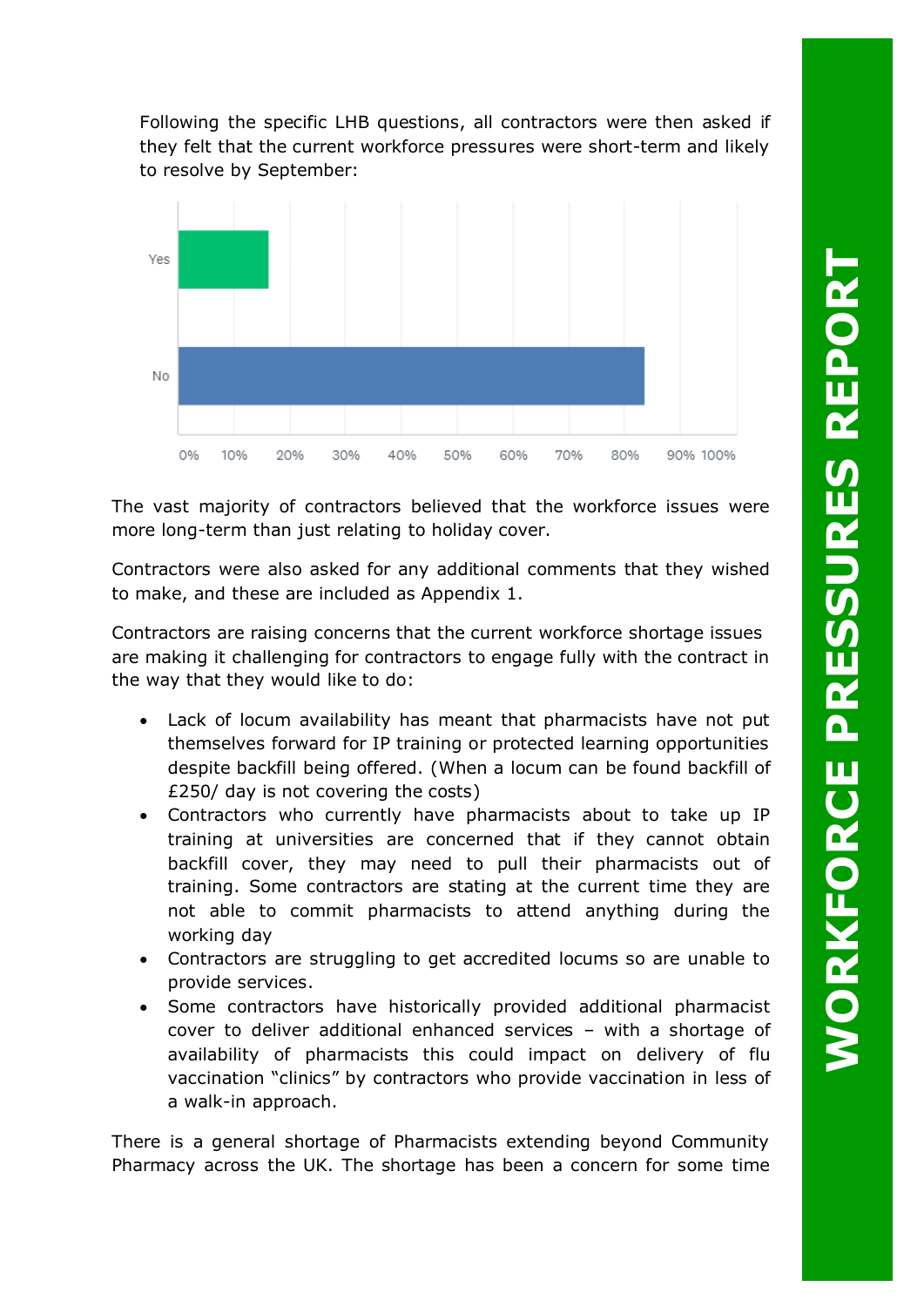now, with fewer people choosing a career in the sector. In recognition of this, the role of pharmacist was added to the Home Office's Shortage Occupation List in March 2021. This is also being felt across the NHS in Wales

An acknowledgement of pharmacist shortages and the need for Wales to "grow their own" as part of *train, Work, Live* was acknowledged earlier than that and meant that in April 2019, the then Welsh Government Minister for Health & Social Services announced that the number of multi-sector training places for foundation pharmacists would increase to 200 by August 2023. This increase was welcomed by the community pharmacy sector however there are significant concerns that the proposed increases have not yet been possible.

CPW have been informed that Health Boards indicated that the managed sector (or GP practices in some Health Boards) cannot accommodate an increase in the number of training places as the training has moved to being fully multi-sector and that the August 2022 intake advertised on Oriel is 111 places which is a decrease compared to the numbers for August 2021 of 124 (and potentially could be lower if the fill rate is not 100%). Our understanding in relation to the previous plans is that it was planned that there would be approx. 160 multi-sector places planned for August 2022, if the remaining places (50) had been offered to community pharmacy as single sector – even with a 60% fill rate that would have resulted in an increase of foundation pharmacists for August 2022 compared to August 2021.

Whilst community pharmacy acknowledge the desire to move to multisector training for all pharmacists training in Wales and that the fill-rate for these positions is significantly higher than that for single sector community pharmacy places, with such a significant pharmacy workforce issue if not all 200 places can be multi-sector for August 2023 due to capacity constraints in either secondary care or GP practices we would request that any remaining places should be offered to community pharmacy, as even if they are filled at the 60% fill-rate historically seen at least some additional training places would be realised hopefully leading to increased pharmacist numbers in Wales.

CPW would like to work with HEIW, Health Boards and community pharmacy contractors to investigate how we can work closer together to try to address the current workforce issues as well as meet future needs. Initial discussions with the *Train, Work, Live* Campaign are very positive and are looking to start to develop materials for use from 2022 that have a community pharmacy focus with materials that could be used not only to encourage nominations to the foundation training programme in Wales through Oriel but also as recruitment for trained pharmacists to encourage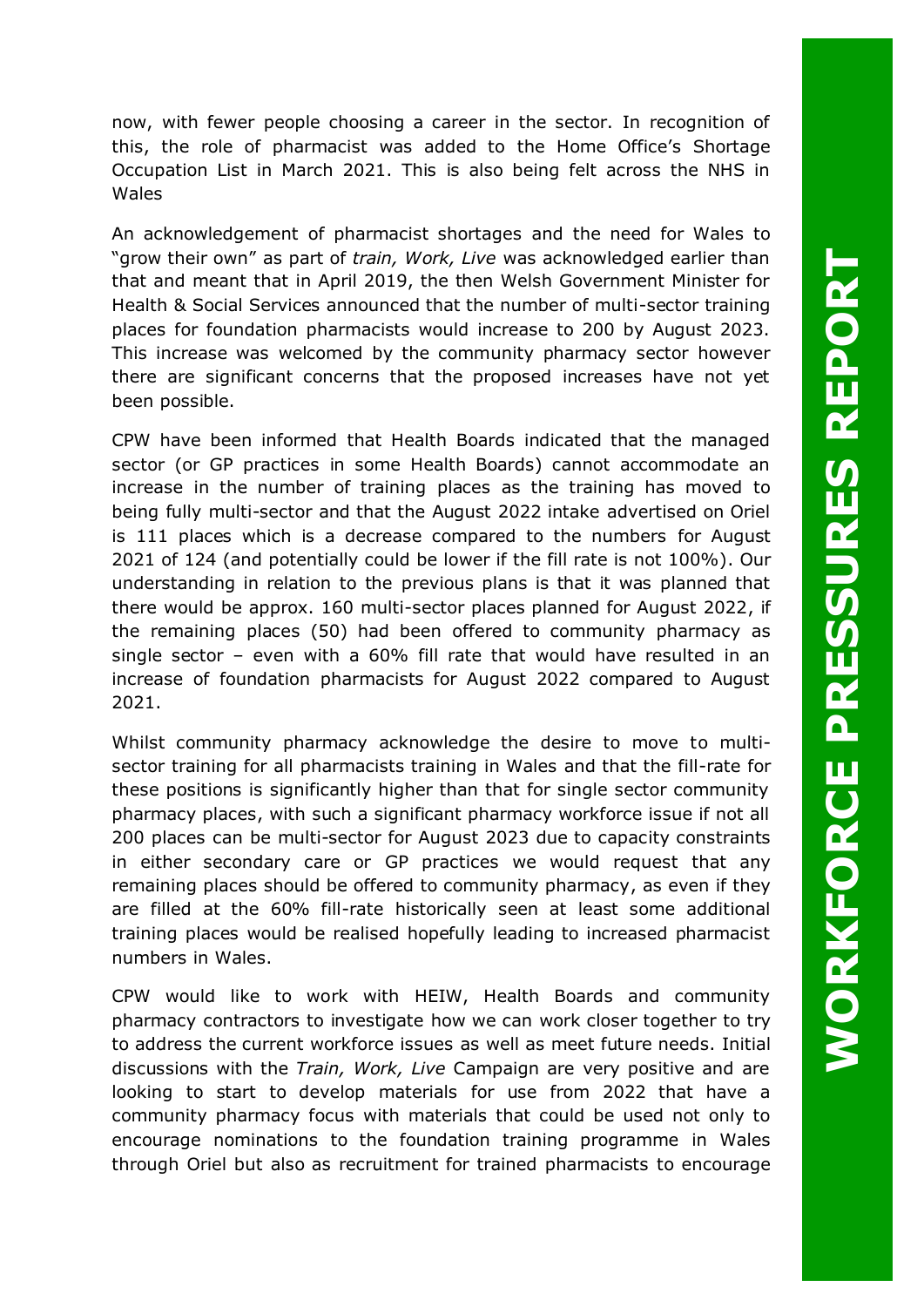them to move to Wales to train as an IP and work in community pharmacy. CPW are in discussion with NHSJobs, and NHS Wales Shared Services Partnership having secured the agreement that community pharmacy will be able to advertise through NHSJobs in the near future, which would link in very well with the IP aspect of the *Train, Work, Live* Campaign.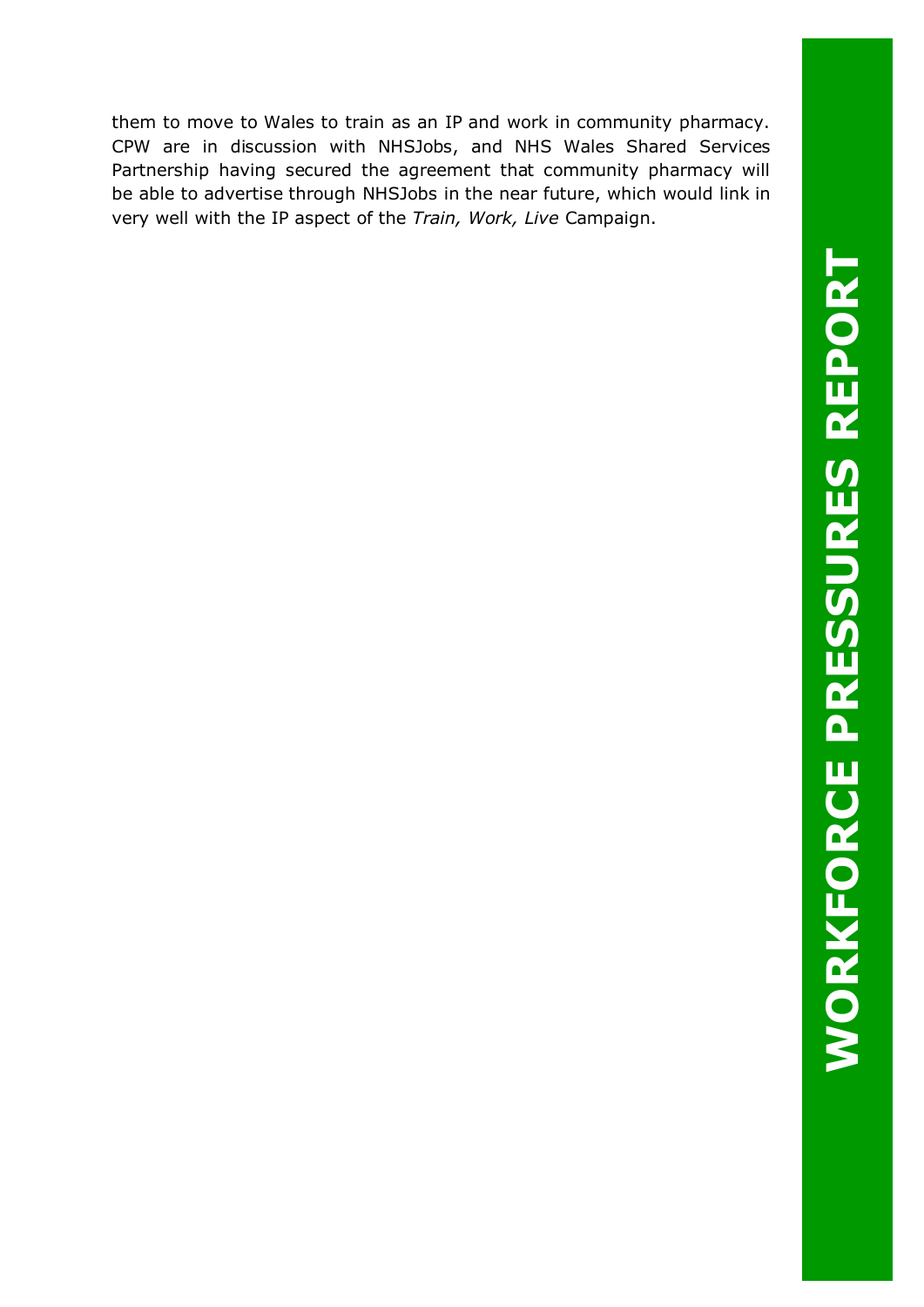## **APPENDIX ONE**

Additional Comments made by contractors (not specific to those answering in relation to one LHB):

*"The shift of pharmacists into GP surgeries is not helping the provision of services in the community."*

*"Unable to compete with Locum rates which are currently in excess of £40 per hour. Limited Qualified Pharmacists in area."*

*"Large numbers of pharmacists are leaving the profession due to the outrageous stress and expectations. Additionally, pharmacy is now a relatively poorly paid career as contractors unable to increase pay due to the terrible funding model. we expect locums to work for £25 an hour (more than we pay managers) and that is what we paid them in 2005, effectively equating to a 48% decrease in salary due to inflation. in addition, we lose our best pharmacist to NHS roles due to their seemingly unlimited money pot guaranteeing pay rises, outstanding pensions, sick pay and additional annual leave that the community pharmacy contract funding does not allow us to replicate."*

*"Locum rates have rocketed and the Pharmacists we can get aren't NESA accredited. Impacting on service provision. It would be really helpful if there were additional measures in place to enforce locum accreditation."*

"As a contractor I have not been able to take a holiday since the start of *lockdown. When I have booked holiday Either the locums have cancelled due to isolation, or we have lost other staff members which has meant that I have had to fill in. The pressure that has been placed on Pharmacy by this pandemic has not been fully realized by CPW or the Welsh government. Staff moral for all staff is at an all-time low. I have serious concerns about the mental health pressure that is being placed on front line staff. Locum rates are unpayable due to how high of a rate people are asking for. We need additional funding to recruit more staff to deal with the increased workload from the GP's and other professions not seeing as many patients as they were pre pandemic. We have been left to take the strain of the extra workload that the pandemic has brought without seeing anything to help us. "*

*"Getting locums that are qualified for services on top of just Getting a locum are real issues"*

*"Lots of Pharmacists entering GP surgeries and some hospital. Do not want the pressures of community. Easy life"*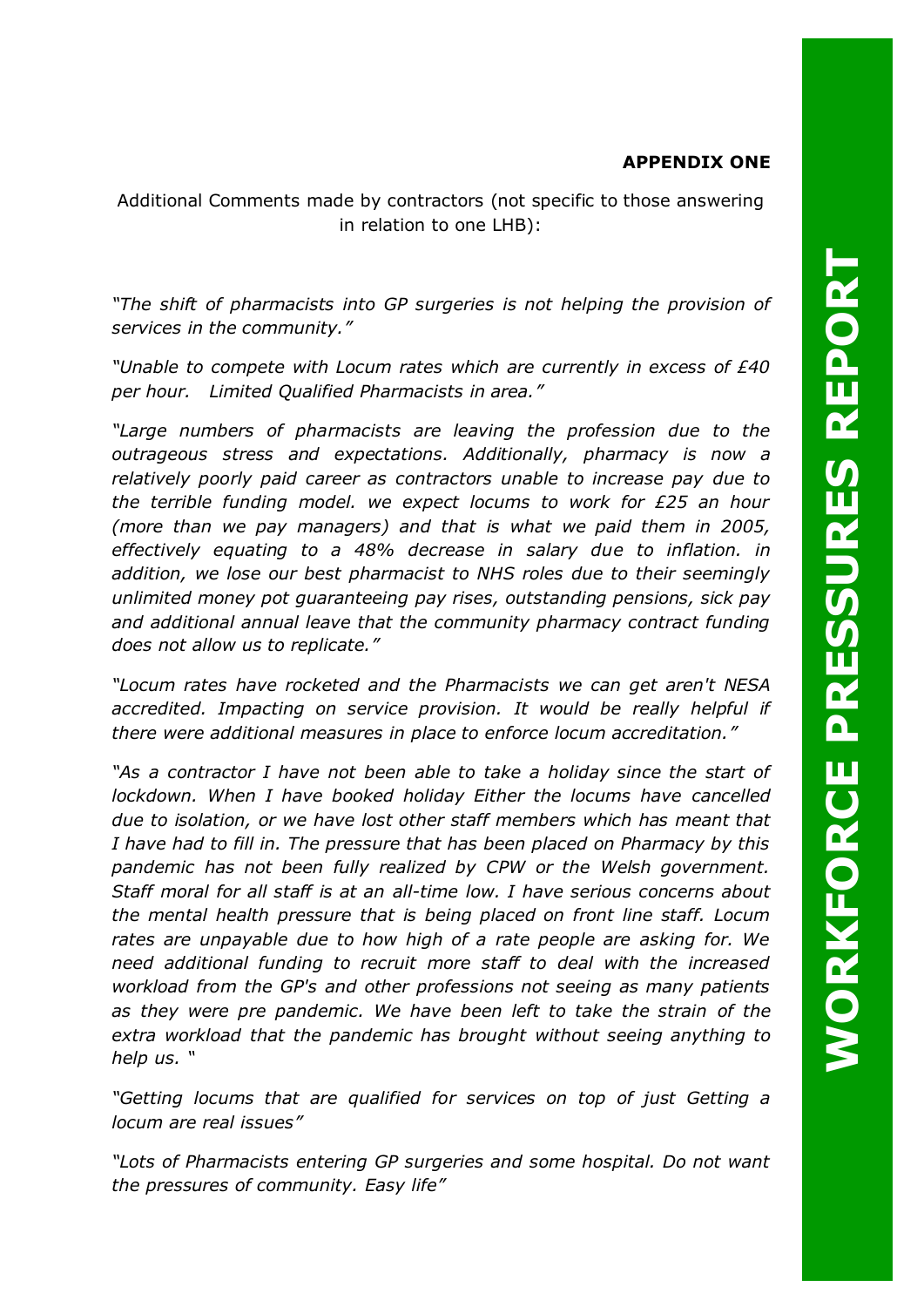**WORKFORCE PRESSURES REPORT WORKFORCE PRESSURES REPORT** 

*"There are a number of strands to the current problem, Covid and sick leave Mass recruitment of Pharmacists to "primary care" roles Weekend opening of mass vaccination centres. Financial attrition on contractors making pay and conditions in community pharmacy uncompetitive. Workplace pressure within community Pharmacy. Community Pharmacy still being seen as the worst choice option for a career."*

*"Permanent staff have moved to better paid GP roles. Locums are in high demand and demanding higher rates. Last year I was paying £23ph now being asked £40ph"*

*"I found that locum pharmacists are asking for very high hourly rate and are only taking emergency cover. They have even cancelled a booking for another job paying more!"*

*"I would like prescribers and UHB's to understand the current crisis we face and offer support, rather than challenge. Locum rates are being put out at £45ph and above yet remain untaken. It is the worst it has been in my 25 year career."*

*"Many locums and regular pharmacists now working for LHB, and they are unwilling to help when you need cover even if just short term/ emergency cover."*

*"Welsh Gov have pulled pharmacists in to work in GP practices and Health boards without training any extra to make up for the deficit they have created in community pharmacy. They have shown a complete lack of regard to the wellbeing of pharmacy contractors, who mainly work alone. As a contractor I have worked for nearly 2 years with no break, no holiday. I have covered every member of staff's sick leave in that time. This is unsustainable. Sooner or later, I will have to close the pharmacy to have a break or face total collapse. The pressure on one individual to keep that service running is immense."*

*"The current workforce pressures have been driven by decreasing Pharmacy funding which in turn has pushed locum rates and pharmacist salaries down. As a pharmacy owner I have not been able to take a holiday for 18 months due to affordability and unavailability of locum cover"*

*"There has been significant workload in trying to ensure cover for branches. Part of this may be unintended consequences of LHBs to come down hard on some multiples for having to close pharmacies. These pharmacies now offer much inflated rates for last minute bookings to combat this threat, with the unintended consequence that many locums will not book in advance and have drastically increased their fees. One recent example was a quote of nearly £1000 for one 9-hour shift. There has also been a big shift in primary care roles possibly as a more cost-effective option to locum GPs,*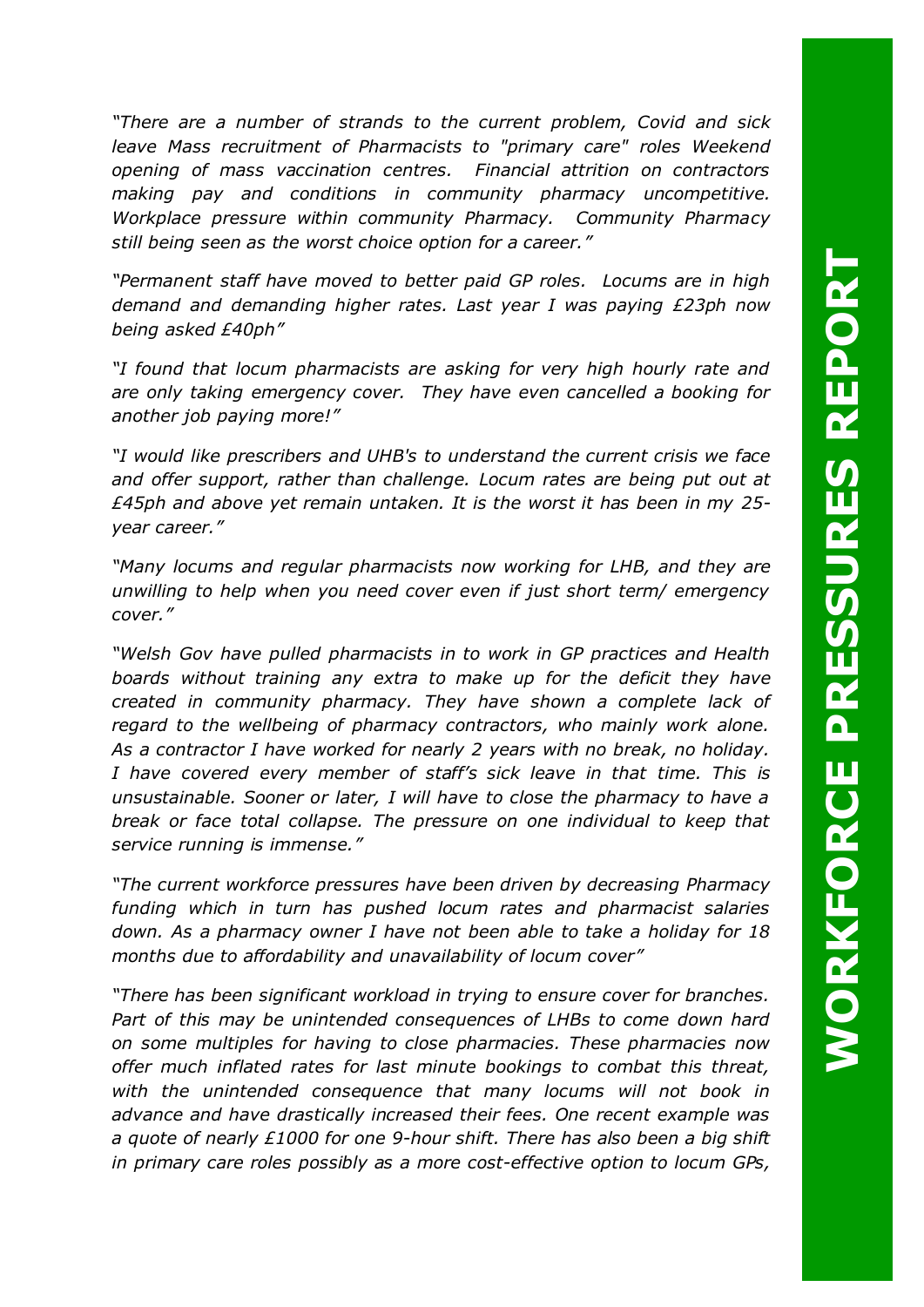*with many newly qualified independent prescribers leaving the community sector for these roles. For my pharmacies we currently have 15 gaps without pharmacists in the next 2 weeks. This is unprecedented."*

*"Huge cost of getting locum cover; when I can entice locums this far it's not unusual for them to ask for £45-50 per hour (or be paid travelling time)."*

*"Remote locations have always been difficult to fill 2 of my pharmacy managers have come from Europe, but Brexit! Lack of new Welsh pharmacists or pharmacists living in Wales. We have to pay extra and attract pharmacists from over the border - Liverpool and Manchester"*

*"Locum pharmacists in England can earn far more money in Covid vaccination centres than community pharmacies, which has contributed to the problem"*

*"Many locums have taken posts working for LHBs providing Covid vaccines so not available for cover"*

*"Financial rewards aren't there for pharmacists and there is a drain of pharmacist into independent prescribing elsewhere"*

*"Absolutely ridiculous that we cannot attain locums and the UHB's do not have a list to support Pharmacists"*

*"When I was doing my IP training. Many of the Pharmacists on this course were subsequently offered jobs with the GP practices that were providing mentorship roles for them (including myself). As a community pharmacist without a clinical diploma the idea of practicing in an environment with easy access to a prescribing mentor was an obvious draw."*

*"Cumulative effect of Pharmacists moving to GP roles, working in vaccination centres, no new registrants, Existing workforce taking postlockdown holidays and being able to work less days as hourly rates are so high. We are often having to pay in excess of £50 per hours. Also, dependant on workforce from England"*

*"The profession is facing a challenging time and temporary locum workers are driving rates and increasing the workload pressure on fellow professionals in employed status with all sectors of the market. Mercenary acts do not support the health and well-being agenda that they signed up for when joining the profession."*

*"These difficulties have been heightened over the past few months as colleagues have taken time off for seasonal annual leave, and the continued impact of NHS Test, Trace and Protect self-isolation requirements on our pharmacist population. Whilst community pharmacists have been included in the opt-out for healthcare workers in other parts of the UK, the reality is*